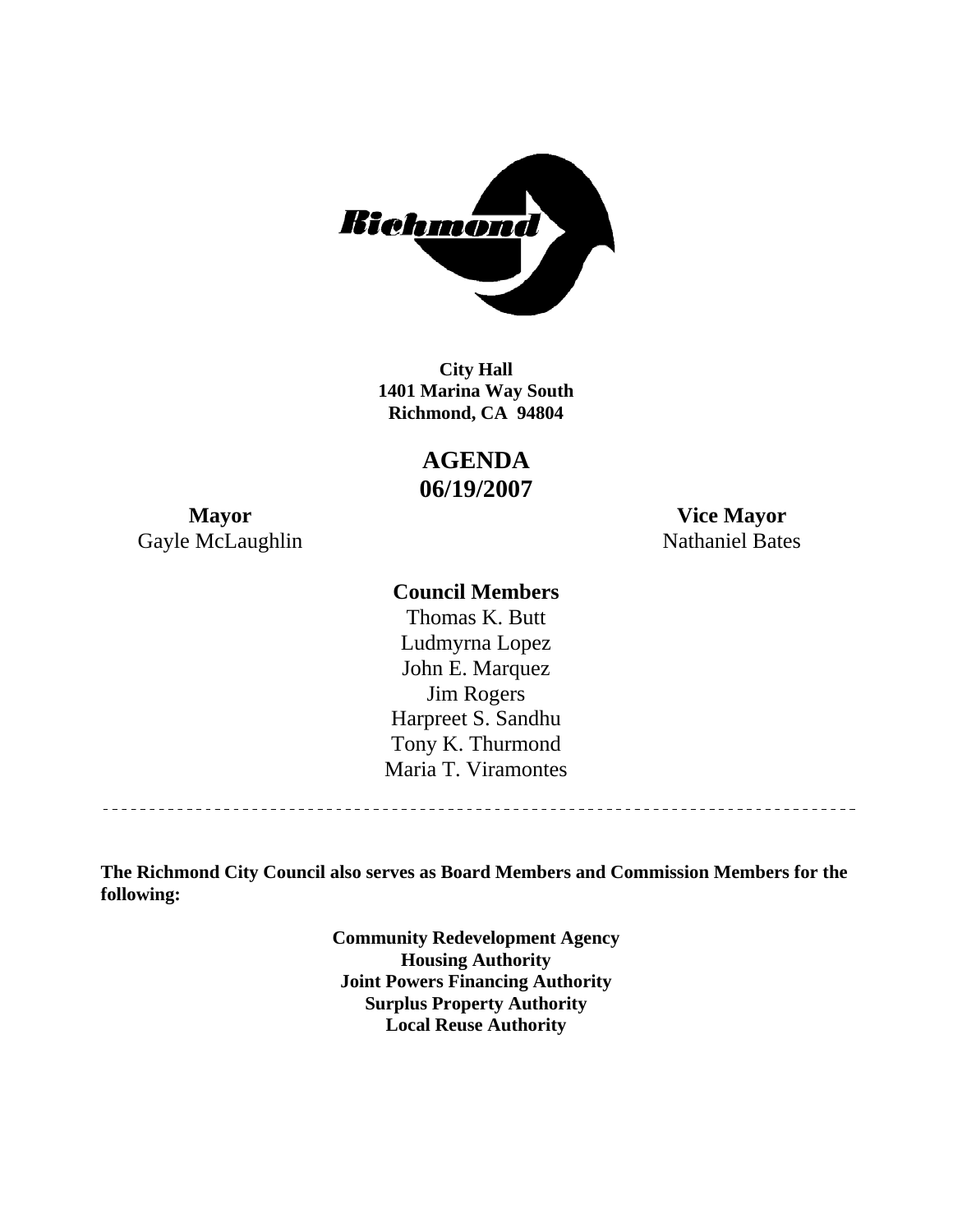# **MEETING PROCEDURES**

The City of Richmond encourages community participation at its City Council meetings and has established procedures that are intended to accommodate public input in a timely and time-sensitive way. As a courtesy to all members of the public who wish to participate in City Council meetings, please observe the following procedures:

**PUBLIC COMMENT ON AGENDA ITEMS:** Anyone who desires to address the City Council on items appearing on the agenda must complete and file a pink speaker's card with the City Clerk **prior** to the City Council's consideration of the item. Once the City Clerk has announced the item and discussion has commenced, no person shall be permitted to speak on the item other than those persons who have submitted their names to the City Clerk. Your name will be called when the item is announced for discussion. **Each speaker will be allowed TWO (2) MINUTES to address the City Council on NON-PUBLIC HEARING items listed on the agenda.** 

**OPEN FORUM FOR PUBLIC COMMENT:** Individuals who would like to address the City Council on matters not listed on the agenda or on **Presentations, Proclamations and Commendations, Report from the City Attorney, or Reports of Officers** may do so under Open Forum. All speakers must complete and file a pink speaker's card with the City Clerk **prior** to the commencement of Open Forum. **The amount of time allotted to individual speakers shall be determined based on the number of persons requesting to speak during this item. The time allocation for each speaker will be as follows: 15 or fewer speakers, a maximum of 2 minutes; 16 to 24 speakers, a maximum of 1 and one-half minutes; and 25 or more speakers, a maximum of 1 minute.** 

#### **SPEAKERS ARE REQUESTED TO OCCUPY THE RESERVED SEATS IN THE FRONT ROW BEHIND THE SPEAKER'S PODIUM AS THEIR NAME IS ANNOUNCED BY THE CITY CLERK.**

**CONSENT CALENDAR:** Consent Calendar items are considered routine and will be enacted, approved or adopted by one motion unless a request for removal for discussion or explanation is received from the audience or the City Council. A member of the audience requesting to remove an item from the Consent Calendar must complete and file a speaker's card with the City Clerk **prior to the City Council's consideration of Item C, Agenda Review.** An item removed from the Consent Calendar may be placed anywhere on the agenda following the City Council's agenda review.

*The City Council's adopted Rules of Procedure recognize that debate on policy is healthy; debate on personalities is not. The Chairperson has the right and obligation to cut off discussion that is too personal, too loud, or too crude.* 

**\*\*\*\*\*\*\*\*\*\*\*\*\*\*\*\*\*\*\*\*\*\*\*\*\*\*\*\*\*\*\*\*\*\*\*\*\*\*\*\*\*\*\*\*\*\*\*\*\*\*\*\*\*\*\*\*\*\***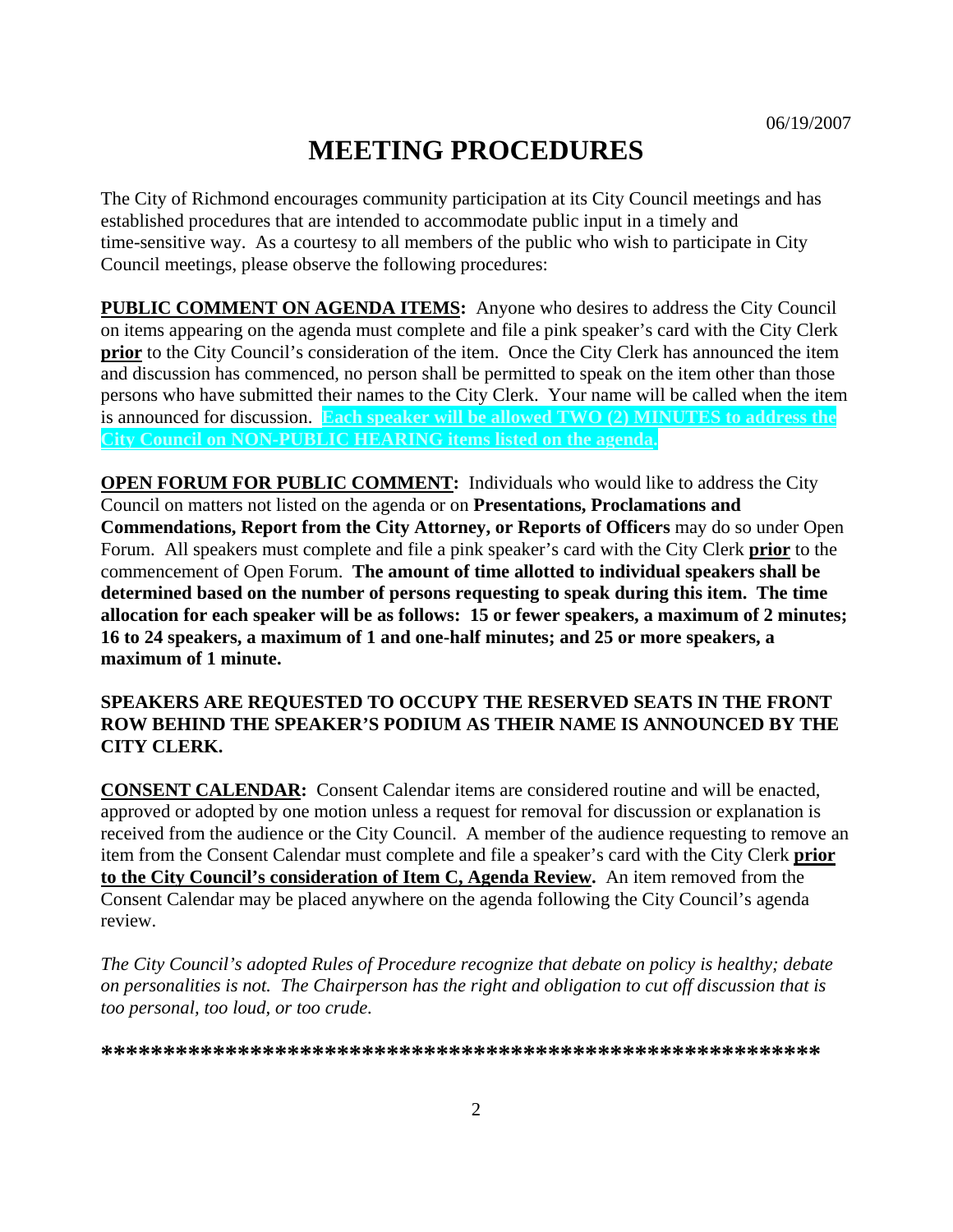06/19/2007

# **Morning Open Session**

 $9:00$  a.m.

## **A. ROLL CALL**

### **B. PUBLIC COMMENT**

## **C. ADJOURN TO CLOSED SESSION**

## **Closed Session**

Shimada Room of City Hall

## **A. CITY COUNCIL**

 **A-1.** CONFERENCE WITH REAL PROPERTY NEGOTIATOR (Government Code Section 54956.8)

Real Property Negotiations (Government Code Section 54956.8) Property: 2705 Macdonald Avenue (APN 515-241-011-3) Negotiating Parties: Steve Duran, Richmond Community Redevelopment Agency, and Tony and Sareth Sok, owners Under Negotiation: Price and Terms

Real Property Negotiations (Government Code Section 54956.8) Property: Portion of Wright Avenue adjacent to the intersection with 4th Street. Negotiating Parties: Bill Lindsay, City of Richmond, and Jim Cannon, Levine Terminals Under Negotiation: Price and Terms

Real Property Negotiations (Government Code Section 54956.8) Property: 1 Barrett Avenue Negotiating Parties: Bill Lindsay, City Manager and Hermann Welm, Industrial/Commercial Land Consulting, Owner Representative Under Negotiations: Price and Terms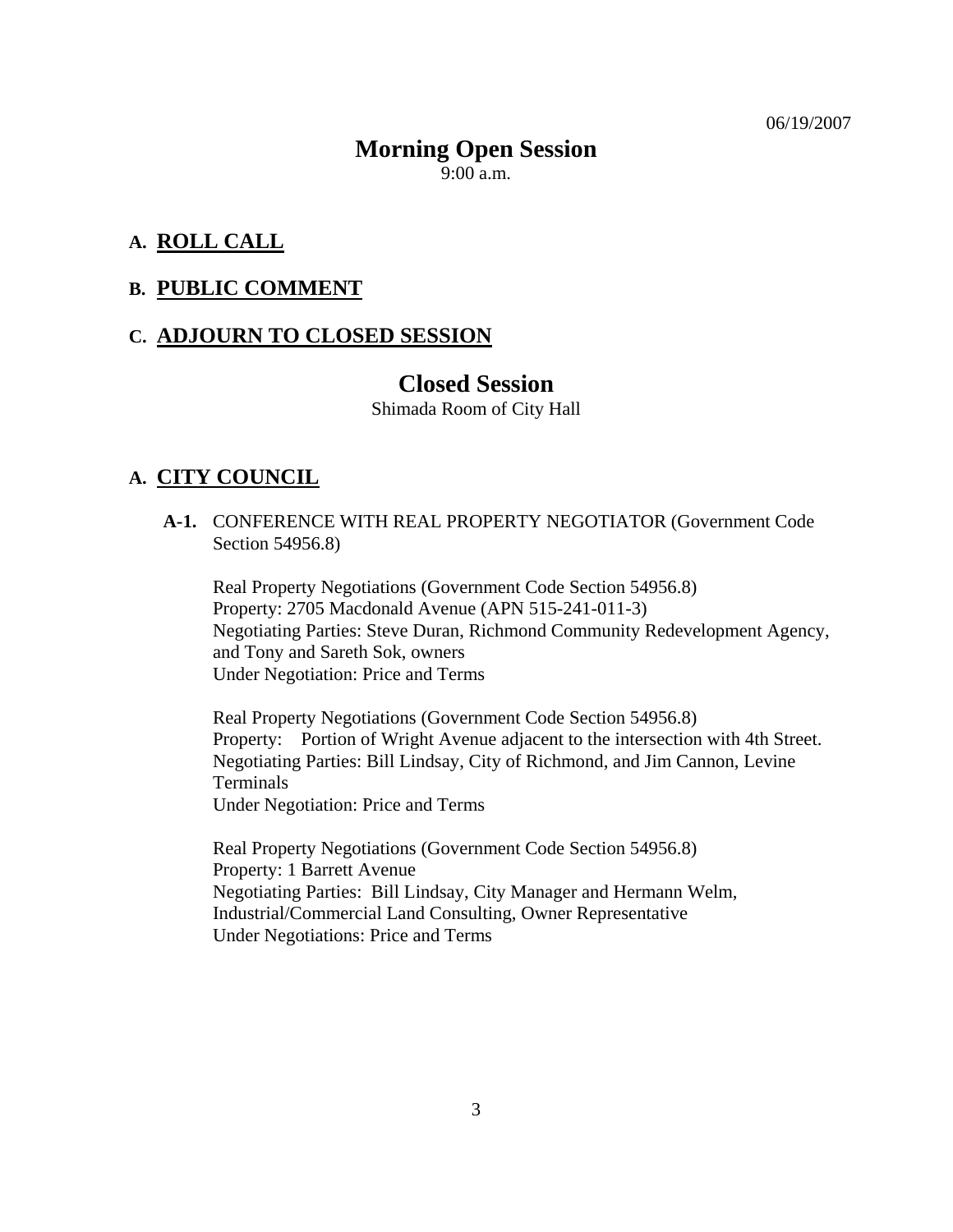06/19/2007

## **Evening Open Session**

Council Chambers

# **Study Session**

10:00 a.m. to 4:00 p.m.

The purpose of the study session is as follows:

**A.** Review of proposed 2007/2008 Budget and Five-Year Capital Improvement Plan – Finance Department (James Goins 620-6740).

**\*\*\*\*\*\*\*\*\*\*\*\*\*\*\*\*\*\*\*\*\*\*\*\*\*\*\*\*\*\*\*\*\*\*\*\*\*\*\*\*\*\*\*\*\*\*\*\*\*\*\*\*\*\*\*\*\*\*\*\*** 

# **Special Richmond Community Redevelopment Agency**

6:30 p.m.

## **PLEDGE TO THE FLAG**

**A. ROLL CALL**

## **B. STATEMENT OF CONFLICT OF INTEREST**

## **C. CONSENT CALENDAR**

- **C-1. ADOPT A RESOLUTION** required by MTC, authorizing the submittal of funding applications for: (1) Metropolitan Transportation Regional Transportation Improvement Program (RTIP) funds and (2) Federal Surface Transportation Program (STP)/Congestion Mitigation and Air Quality Improvement (CMAQ) funds for bicycle, pedestrian and access improvements along segments of Barrett Avenue, Nevin Avenue, and Marina Way.- Richmond Community Redevelopment Agency (Steve Duran - 307-8140)
- **C-2. APPROVE** the minutes of the Joint Meeting of the Redevelopment Agency/City Council and the regular meeting of the Agency held on June 5, 2007 – City Clerk's Office (Diane Holmes 620-6513).

## **D. AGENCY AS A WHOLE**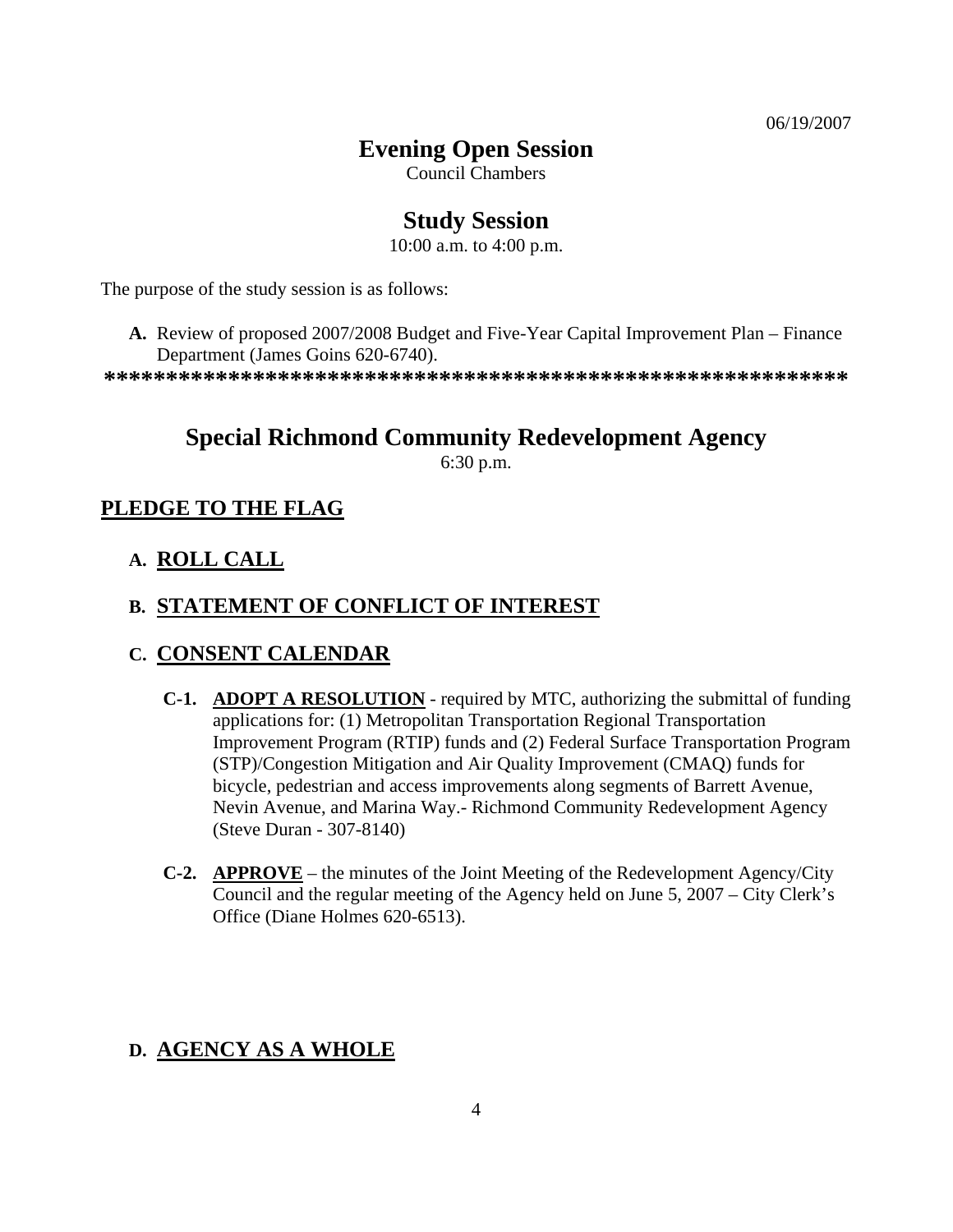**E-1.** Review the project description and guiding principles for the Miraflores Housing Project and direct staff to submit an application to the City Planning Department to initiate the development entitlement process, based on the recommended project description, and to implement the guiding principles - Richmond Community Redevelopment Agency (Steve Duran - 307-8140)

#### **E. ADJOURNMENT**

**\*\*\*\*\*\*\*\*\*\*\*\*\*\*\*\*\*\*\*\*\*\*\*\*\*\*\*\*\*\*\*\*\*\*\*\*\*\*\*\*\*\*\*\*\*\*\*\*\*\*\*\*\*\*\*\*\*\*\*\*** 

## **CITY COUNCIL**  7:00 p.m.

### **A. ROLL CALL**

### **B. STATEMENT OF CONFLICT OF INTEREST**

#### **C. AGENDA REVIEW**

# **D. REPORT FROM THE CITY ATTORNEY OF FINAL DECISIONS MADE AND NON-CONFIDENTIAL DISCUSSIONS HELD DURING CLOSED SESSION**

#### **E. OPEN FORUM FOR PUBLIC COMMENT**

#### **F. PRESENTATIONS, PROCLAMATIONS, AND COMMENDATIONS**

 **F-1.** Letter of Recognition Honoring Reverend Sheila Cook - Mayor McLaughlin (620- 6581).

#### **G. CONSENT CALENDAR**

- **G-1. ADOPT A RESOLUTION** adjusting appropriations of the 2006-2007 Workforce Investment Act (WIA) and grant programs in the amount of \$158,839 - Employment and Training (Sal Vaca 307-8006).
- **G-2. ADOPT AN ORDINANCE** (second reading) that contains a description of the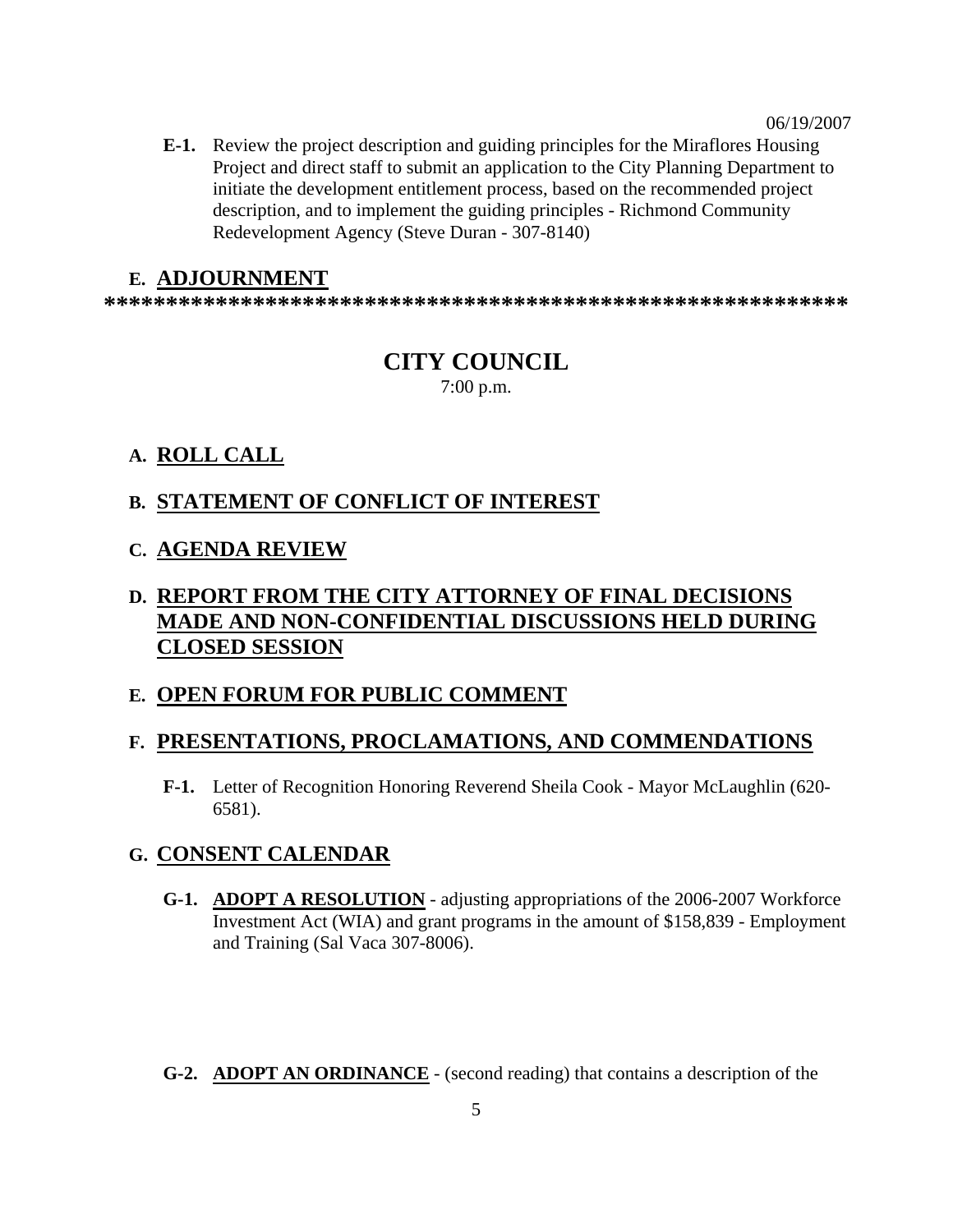previously approved eminent domain program of the Richmond Community Redevelopment Agency pursuant to the Redevelopment Plans (the "Plans") for Project Area Nos. 1-A (Eastshore Park), 1-B (Pilot), 1-C (Potrero), 3-A (Galvin), 6- A (Harbor Gate), 8-A (Hensley), 10-A (Downtown), 10-B (Nevin), 11-A (Harbour), and 12-A (North Richmond) (the "Project Areas"), and adopt the attached Notice of Exemption for the Ordinance - Community & Economic Development (Steve Duran 307-8140)

- **G-3. AUTHORIZE** the Community and Economic Development Director to terminate for default of a lease with Point Richmond R & D Associates, LLC for unimproved City property located on West Richmond Avenue adjacent to the Tech Center II - Community & Economic Development (Steve Duran 307-8140).
- **G-4. APPROVE** the purchase of the 24 police cars Public Works (Willie Haywood 231-3010).
- **G-5. APPROVE** the "Guidelines and Policy for Donations of Furnishings and Plaques" as recommended by the Recreation and Parks Commission - Public Works (Willie Haywood 231-3010).
- **G-6. APPROVE** award of contract to McNabb Construction for the renovation of play equipment at Shields-Reid Park in North Richmond in an amount not to exceed \$157,500 to be funded by the 2006-2007 North Richmond Waste and Recovery Mitigation Fee Fund - Public Works (Willie Haywood 231-3010).
- **G-7. AUTHORIZE** staff to call for construction bids for the 2007-08 Pavement Rehabilitation Projects. This item was reviewed and referred to the City Council by the Finance Committee on 6/14/2007 Engineering (Rich Davidson 307-8105).
- **G-8. AUTHORIZE** staff to amend the existing construction management services contract with Harris & Associates, Inc. to include the services for the 2007 Pavement Rehabilitation projects which would increase the contract value by \$760,000 for a total amount of \$1,510,000. This item was reviewed and referred to the City Council by the Finance Committee on 6/14/2007 - Engineering (Rich Davidson 307-8105)
- **G-9. ACCEPT** the work performed by Republic Electric for the completion of the "Installation of eight In-Pavement Crosswalk Warning Light Systems at a final construction cost of \$194,947.00 -Engineering (Rich Davidson 307-8105)
- **G-10. ACCEPT** the San Francisco Foundation (SFF) Grant in the amount of \$10,000, and authorize the Director of Library & Community Services to sign any documents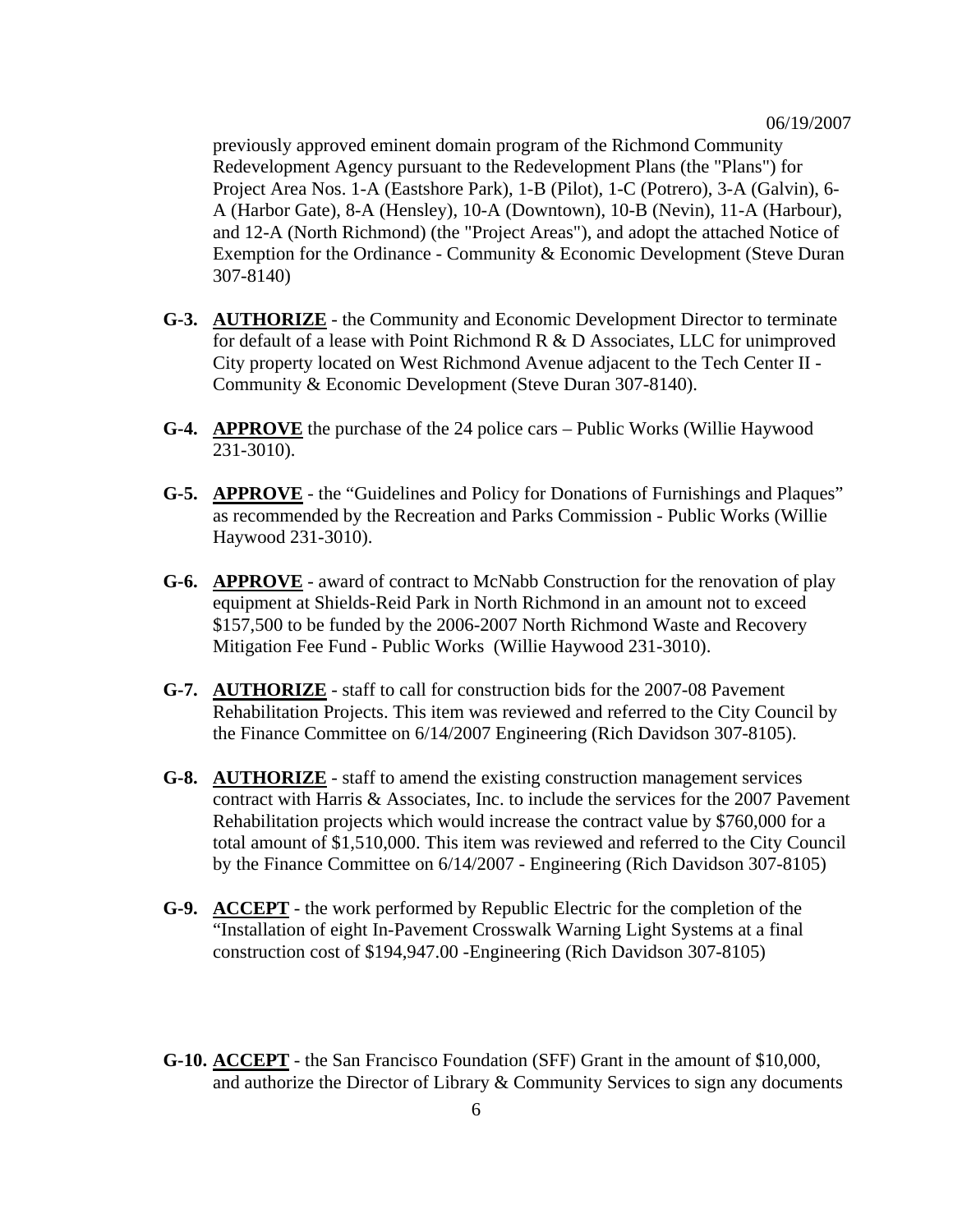related to acceptance of these funds - Library & Community Services (Monique A. le Conge 620-6973).

- **G-11. APPROVE** a contract with ABC Security Service, Inc., to provide unarmed security service for the Richmond Public Library in an amount not to exceed \$65,000 for FY 07/08, with options to renew the contract through 2010. - Library  $\&$ Community Services (Monique A. le Conge 620-6555)
- **G-12. APPROVE** the purchase of CLASS system software and hardware upgrades from ActiveNetwork in the amount of \$38,000 for photo ID scanning capabilities at community centers for recreation program participants – Library & Community Services (Monique A. le Conge 620-6793).
- **G-13. APPROVE** the sole-source purchase of sixteen (16) Userful DiscoverStation public access computers for the Richmond Public Library in an amount not to exceed \$23,000 - Library & Community Services (Monique A. le Conge 620-6555)
- **G-14. APPROVE** the contract and funding for fireworks by Boom Boom, Inc., in the amount of \$25,000 for the 2007 Fireworks Celebration to be held July 3, 2007, at the Marina Bay Park. - Library & Community Services (Monique A. le Conge, 620- 6793)
- **G-15. APPROVE** the sole source purchase of twelve (12) sets of Globe Custom 7.5oz Millenia G-Xtreme Turnouts for the Fire Department in an amount not to exceed \$28,800 through L.N. Curtis and Sons - Fire Department (Chief Michael Banks 307-8161).
- **G-16. APPROVE** a contract amendment with the Crossover Creative Group for an amount not to exceed \$20,000 for the development of a "teaser" campaign to promote the Community of Leaders recruitment campaign - Police Department (Chief Chris Magnus 620-6655).
- **G-17. APPROVE** a contract with San Francisco Radio Assets (KSFO AM 560, Oakland Raiders Radio) to provide commercial messages that will enhance police recruitment efforts in the amount of \$17,000 - Police Department (Chief Chris Magnus 620- 6655).
- **G-18. APPROVE** a contract with the Police Executive Research Forum in the amount of \$48,500 for Police Department personnel development and crime reduction consulting services - Police Department (Chris Magnus, 620-6655).
- **G-19. APPROVE** a contract with BondLogistix, LLC in the amount of \$40,000 to file a refund claim with the Internal Revenue Service in the amount of \$458,535.73 relating to a previous payment of arbitrage rebate liability of the 1999 Wastewater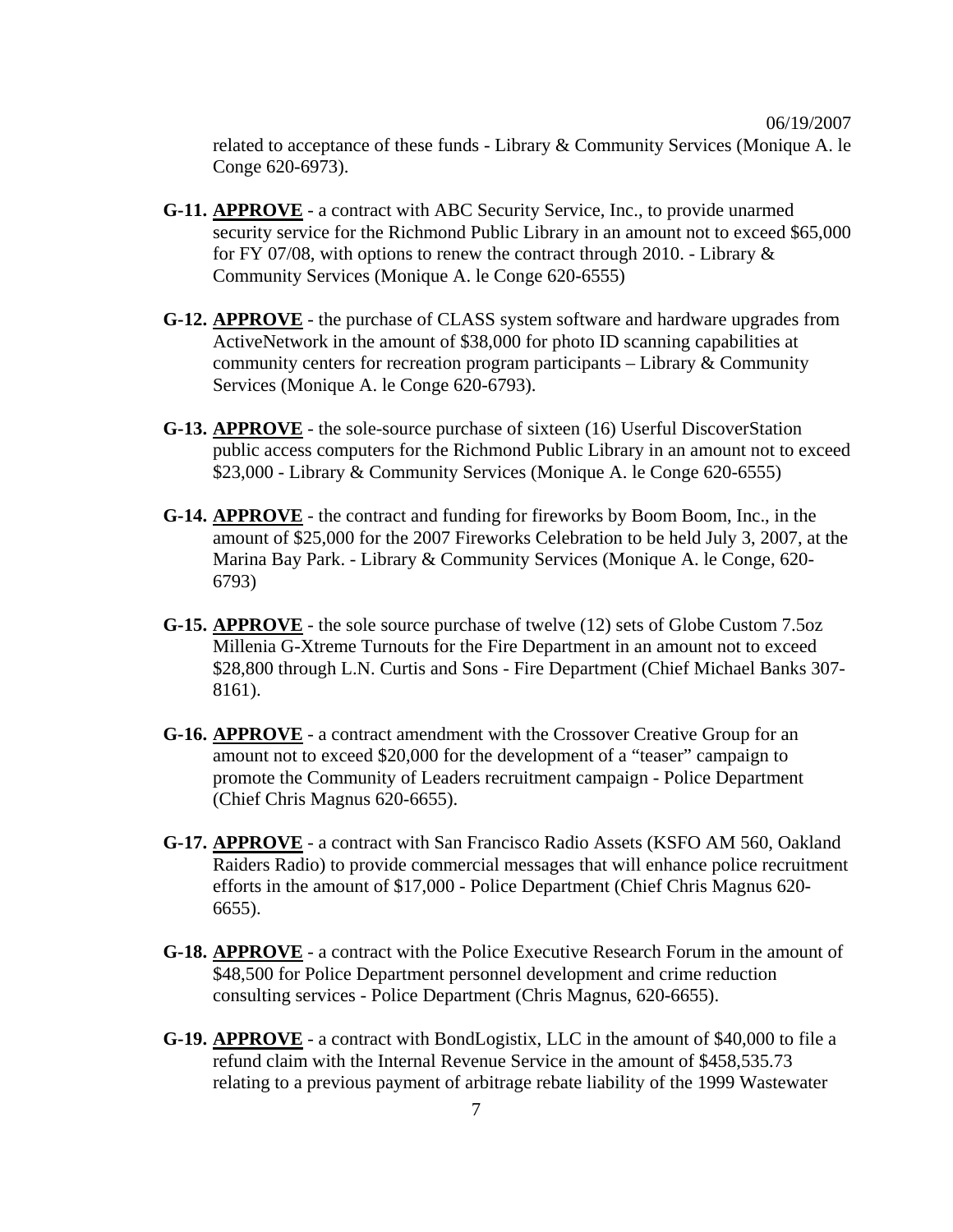Revenue Bonds - Finance Department (James Goins 620-6740).

- **G-20. REVIEW** and accept the City's July 1, 2005, Post-Retirement Benefit Program Actuarial Valuation Report, which calculates the City's Annual Required Contribution (ARC) and annual cost of Other Post Employment Benefits (OPEBs) - Finance Department (James Goins 620-6740).
- **G-21. REVIEW** and accept the Joint Powers Financing Authority's Component Financial Statements for the Year Ended June 30, 2006 - Finance Department (James Goins 620-6740).
- **G-22. ADOPT A RESOLUTION** amending the Trust Indenture of the 2005 Pension Obligation Bonds to provide for adjustment of certain terms of the Series 2005B-1 Bonds and the Series 2005B-2 Bonds that would apply following their respective Full Accretion Dates (as defined in the Indenture), including but not limited to, changes that would result in fixed rather than variable interest rates paid by the City - Finance Department (James Goins 620-6740).
- **G-23. ADOPT AN ORDINANCE** (SECOND READING) establishing the wages, salary, and compensation for the new classification of Recreation Director - Human Resources (Leslie Knight 620-6600).
- **G-24. RECEIVE** and review 1) a report on updated salary surveys for Local 1021, Local 21, Local 188, RFMA, RPOA, RPMA and Exempt and Confidential Management; 2) Introduce an ordinance (first reading) implementing a more comprehensive salary plan for classifications in the Exempt and Confidential Management Group; and 3) Discuss with the appropriate bargaining units those identified classifications which are 10% or more out of market and are difficult to recruit (added as a result of the June 14, 2007 Finance Committee Meeting).
- **G-25. AUTHORIZE** the City Manager to execute an amendment to the contract with Susan M. Wright & Associates extending the contract term from June 30, 2007, to September 30, 2007 and raising the contract limit from \$10,000 to \$25,000.
- **G-26. APPROVE** the expenditure of \$127,845, which represents Richmond's share of the 2007/08 West Contra Costa Transportation Advisory Committee (WCCTAC) fiscal year budget. (This item was reviewed by the Finance Committee at its June 14, 2007, meeting, and the Committee recommends City Council approval.) - City Manager's Office (Bill Lindsay 620-6512).
- **G-27. APPROVE** a contract with the Mejorando Group to work with employees citywide to improve customer service throughout the organization in an amount not to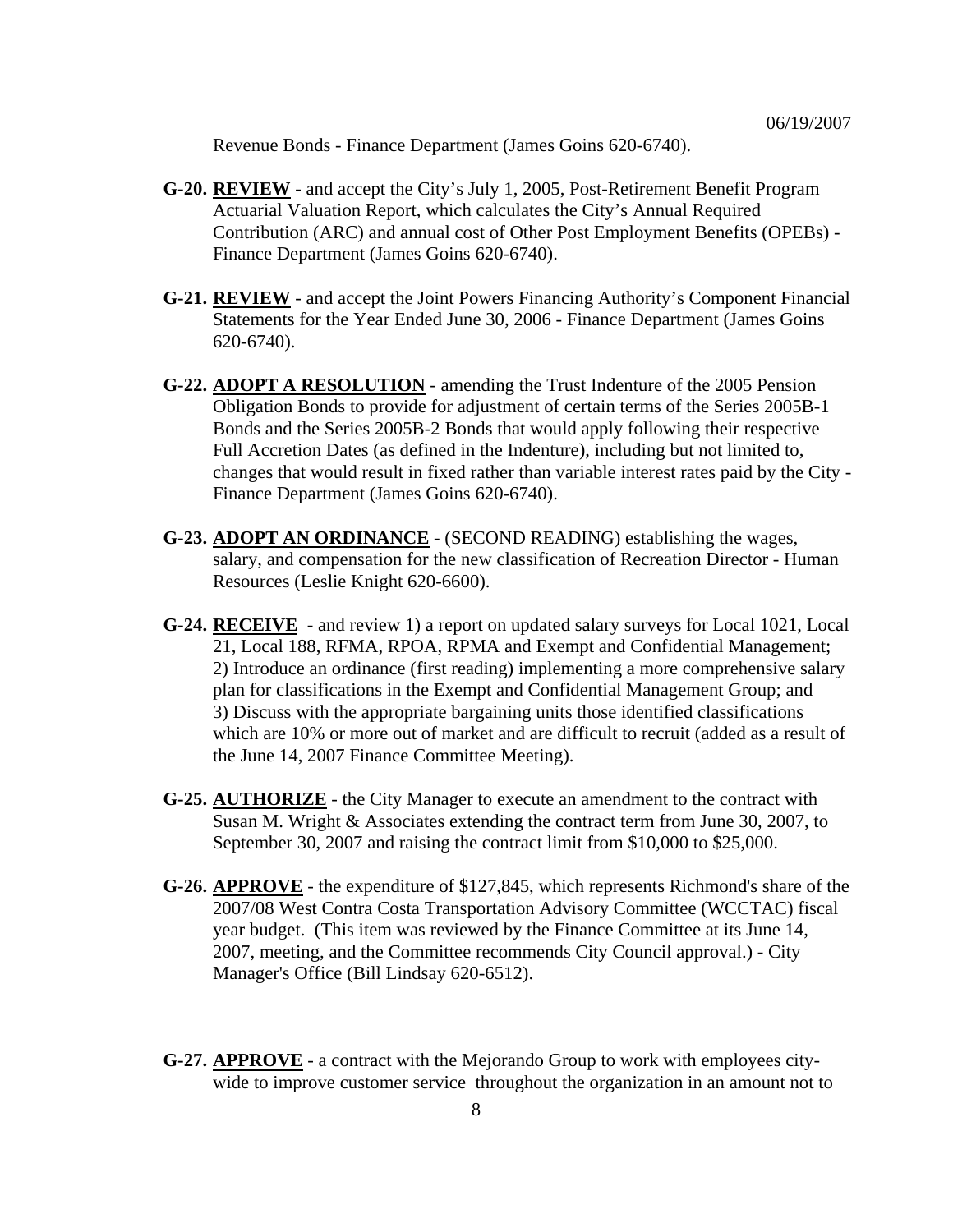exceed \$50,000 for Fiscal Year 2007/08-City Manager Department (Bill Lindsay 620-6512).

- **G-28. APPOINT** Councilmembers Tom Butt and Maria Viramontes to an ad hoc committee of the City Council to begin working with staff on restructuring the Planning and Design Review process - Mayor McLaughlin (620-6503).
- **G-29. APPROVE** minutes of the Joint Meeting of the Redevelopment Agency/City Council and the Morning and Evening Open Sessions held on June 5, 2007 – City Clerk's Office (Diane Holmes 620-6513).

## **H. PUBLIC HEARINGS**

- **H-1.** Approve a Vesting Tentative Map, subject to conditions (Attachment 2), and Design Review Permit with attachments, subject to conditions (Attachment 3), for the Point Richmond Shores residential condominium development (the "Project") at the corner of Dornan Drive and Brickyard Cove Road - Planning Department (Richard Mitchell, Janet Harbin 620-6706).
- **H-2.** Adopt a Resolution (Attachment A) authorizing the City of Richmond to levy special assessments against certain properties having unpaid accounts relating to Administrative Citations, constituting a public nuisance under Richmond Municipal Code (RMC) Chapters 6.38, 9.22 and 9.50 - Police Department (Chief Chris Magnus 620-6655).
- **H-3.** Adopt a Resolution (Attachment A) authorizing the City of Richmond to levy special assessments against certain properties having unpaid accounts relating to cleanup notifications and inspections, lot cleanups and/or building board ups, constituting a public nuisance under Richmond Municipal Code (RMC) Chapter 9.22 - Police Department (Chief Chris Magnus 620-6655).
- **H-4.** Conduct a Public Hearing and Accept the Engineer's Report for the Hilltop Landscape Maintenance Assessment District Fiscal Year 2007-2008 – Public Works (Willie Haywood 231-3010).

### **I. RESOLUTIONS**

## **J. ORDINANCES**

#### **K. COUNCIL AS A WHOLE**

 **K-1.** Authorize City Staff to work with the Weinstein Memorial Committee to erect a